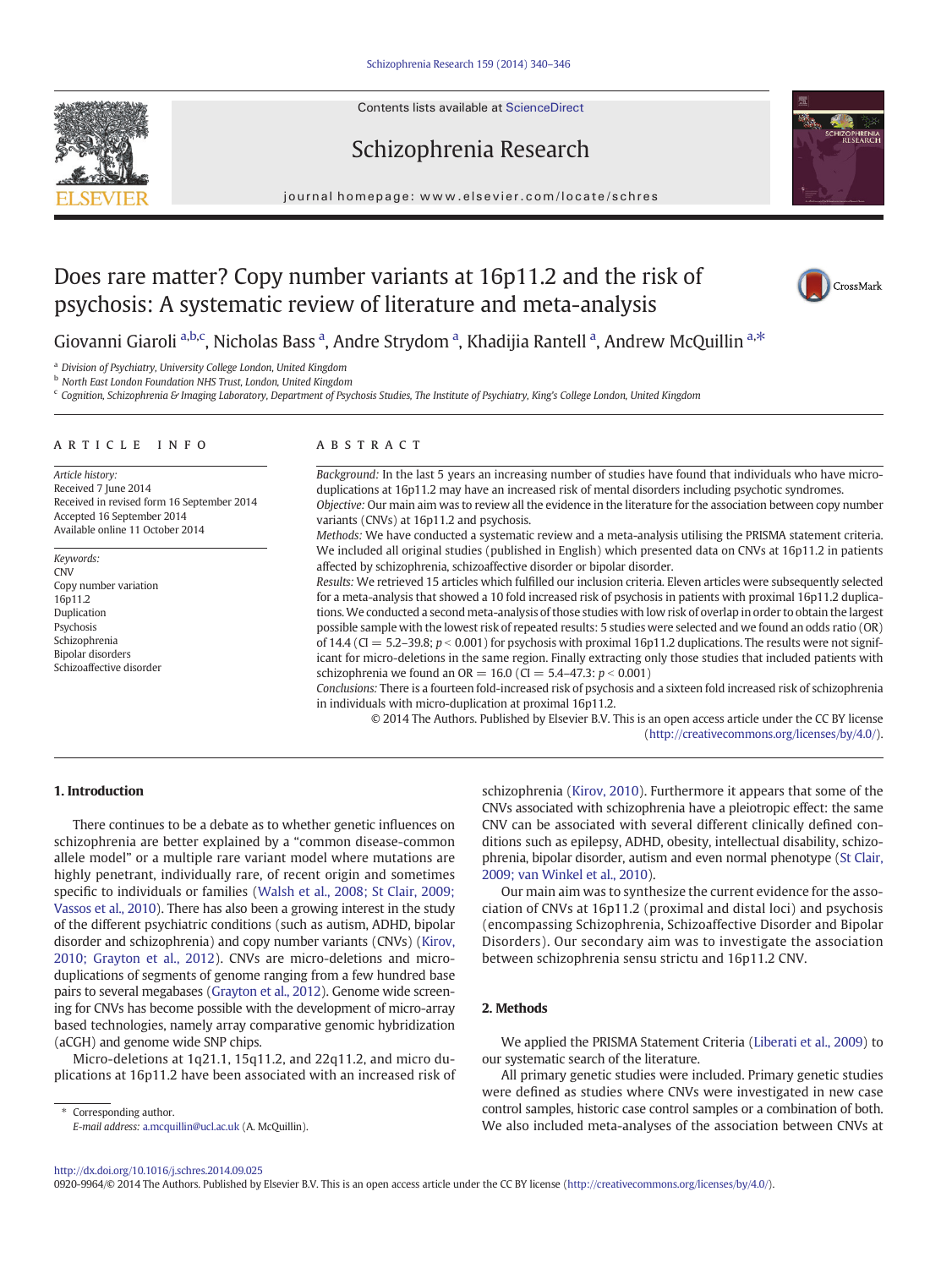16p11.2 and psychosis. We did not limit our search based on the age of participants and we did not apply any publication date restrictions.

We identified all relevant studies by searching PubMed, Web of Knowledge and OMIM. The search was run on 13 October 2013 and re-run again on 5 March 2014.

We used the following search terms to browse the three databases:

- PubMed, (title/abstract): {16p11.2 OR 16p11 2} AND {Schizophrenia OR Bipolar OR Psychosis OR Schizoaffective};
- OMIM, by searching for 16p11.2 and 16p11 2;
- Web of Knowledge, by searching (topic) {16p11.2 OR 16p11 2} AND {Schizophrenia OR Bipolar OR Psychosis OR Schizoaffective}.

The eligibility assessment was performed by GG.

We excluded studies published in languages other than English, studies that focused on animal samples, narrative reviews, systematic reviews, commentaries, letters to the editor, editorials, PhD theses, book chapters and any data presented orally or in the form of posters.

We developed our own quality control grid as we could not find any standardized methodology applicable to psychiatric genetic studies.

GG conducted initial quality assessment of the included studies, and afterwards NB checked the quality controlled data. Any disagreement was resolved by discussion between the two authors and if an agreement could not be reached, a third author (AM) adjudicated an outcome.

# 2.1. Statistical analysis

We extracted relative risks and calculated their standard errors and confidence interval. The pooled relative risk (95% confidence interval) was estimated using a fixed effect model, weighting for the inverse variance. The fixed effect approach assumes that all the studies are estimating the same effect and only random variation between subjects leads to the observed study effect to vary. This approach has been shown to be more conservative compared to using a random effects model ([Poole](#page-5-0) [and Greenland, 1999\)](#page-5-0). We explored heterogeneity using a forest plot. We tested for the presence of heterogeneity amongst studies using Cochran's Q statistics where a value close to 0 indicates there is no heterogeneity and we used  $I^2$  statistic to quantify the degree of heterogeneity. The  $I^2$  statistics ranges from 0% to 100% and provides a measure of the level of inconsistency across studies. Sensitivity analyses included combining studies of low risk of overlapping. We also assessed the impact of each study on the pooled estimate by omitting one study at a time to see the extent to which inferences depended on a particular study. We visually examined estimated effect sizes against their standard errors using funnel plots as recommended by [Sterne et al. \(2008\)](#page-5-0) for evidence of bias and heterogeneity. Analyses were carried out in Stata V<sub>13</sub>

# 3. Results

# 3.1. Study selections for the systematic review

A total of 15 studies were identified for inclusion in our review (please see Fig. 1 for a flowchart summary). The search of Web of Knowledge, PubMed and OMIM databases provided a total of 100 citations. After adjusting for duplicates, 76 remained. After reviewing by title and abstract 56 were discarded as they clearly did not meet our inclusion criteria. Four articles were retrieved after hand searching references in articles already selected and by hand searching references in previous reviews of the literature regarding the topic. One further article ([Zheng et al., 2013\)](#page-6-0) which was originally excluded due to it being a letter to the editor was later retrieved as it communicated original results. Therefore, a total of 25 articles were retrieved and fully analysed with their supplements.



Fig. 1. Flowchart of study selection.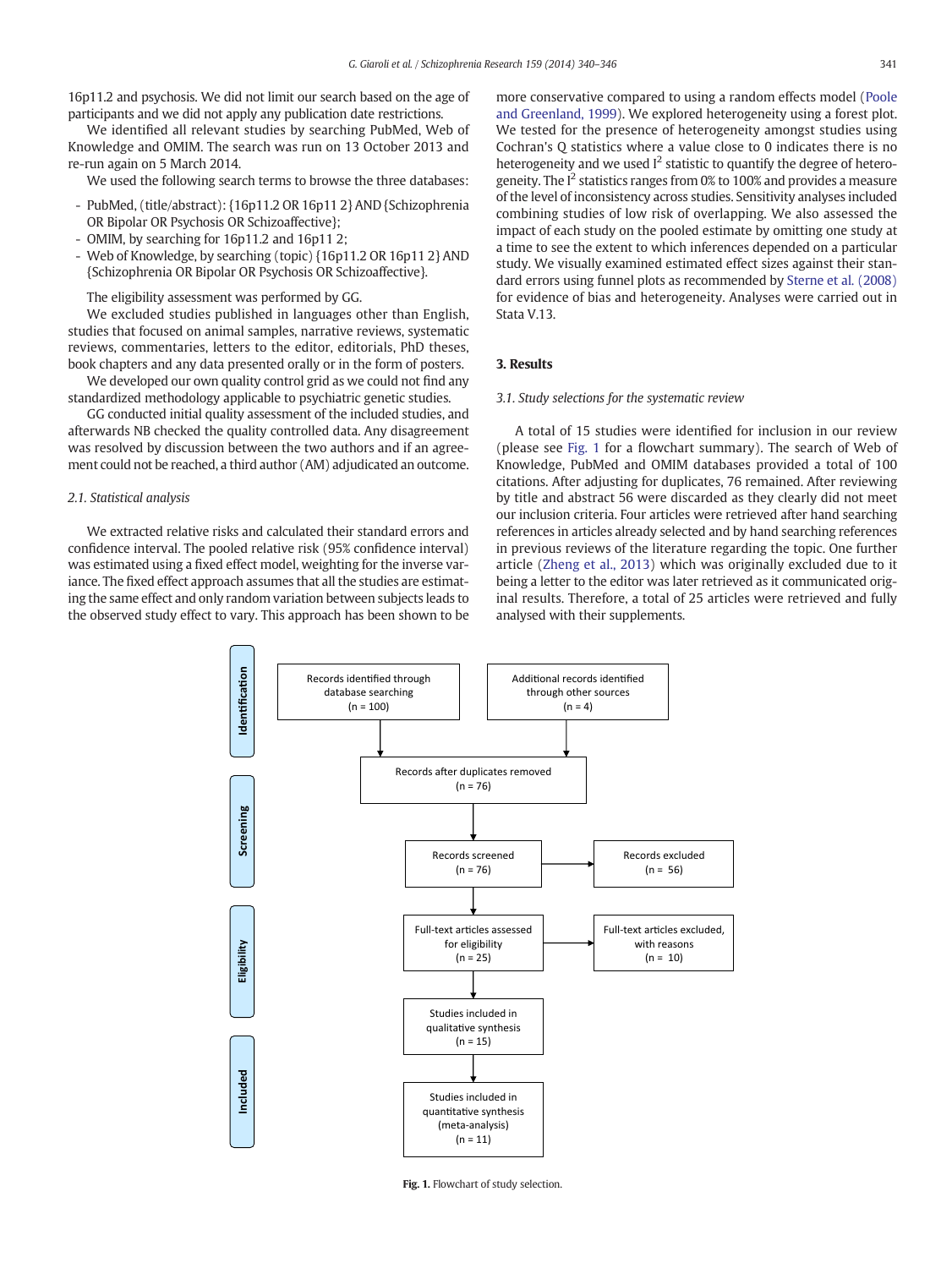Of these 25 articles, one was excluded as it did not contain original data (a). Two studies were excluded because they focused on the detection of CNVs in intellectual disability (b,c). One article was excluded as it repeated data from a previous study by the same author (d). Four studies were excluded either because we could not retrieve specific information regarding the association between 16p11.2 CNV and schizophrenia or because the data was a mixture of both historical and new data focused on a different mental health disorder than the ones in our search criteria (e,f,g,h). One study was excluded as it presented data on a single nucleotide polymorphism in 16p11.2 (i). A further study (J) was excluded as its full data set was included in the study by [Guha](#page-5-0) [et al. \(2013\)](#page-5-0) (progressive alphabetical letters refer to supplementary references found in supplementary material table C).

For a summary of the results of each individual study please see Table 1 (for more details for each study please see supplementary material text D).

# 3.2. Study selection for the meta-analyses, summary of results and quality appraisal

For the meta-analysis we explored deletions and duplications at proximal 16p11.2. 11 studies were included. The studies by [Guha et al.](#page-5-0) [\(2013\)](#page-5-0) and [Rees et al. \(2014\)](#page-5-0) were excluded because they focused on a distal region of 16p11.2. The study by [Ahn et al. \(2014\)](#page-5-0) was excluded because the study design differed from all the others i.e. it hypothesized a higher frequency of 16p11.2 CNVs in COS vs healthy siblings and vs adult onset SCZ and did not therefore represent a straight forward case control study design. Likewise the study [Levinson et al. \(2012\)](#page-5-0) was also excluded because their study was not a case control study, and the [Grozeva et al. \(2010\)](#page-5-0) study was excluded because they had focused their analysis on a healthy control group compared with historical results in patients with SCZ.

In our pre-quality control meta-analysis, we utilized a fixed effect (M-H) method and found a pooled  $OR = 10.0$  (CI = 6.3–15.8; heterogeneity chi-squared = 13.34 (d.f. = 16);  $p = 0.647$ ;  $I^2 = 0$ %; test of OR = 1;  $z = 9.87$ ;  $p < 0.001$ ) for duplication and psychosis (see [Fig. 2.](#page-3-0)); whereas for deletions we found a pooled  $OR = 0.736$  (CI = 0.334– 1.622; heterogeneity chi-squared = 3.04 (d.f. = 5);  $p = 0.694$ ;  $I^2 =$ 0%; test of OR = 1;  $z = 0.76$ ;  $p = 0.447$ ).

Two studies [\(Guha et al., 2013; Rees et al., 2014](#page-5-0)) focused on CNVs in a distal region of 16p11.2. Whilst Guha et al. showed a six fold increased risk for SCZ and SCD for deletions, Rees et al. failed to replicate these findings. The latter provided a combined analysis which showed an overall OR = 3.39 (CI = 1.21-9.52;  $p = 0.017$ ).

Four studies that analysed the relationship between 16p11.2 CNV duplications and BD, only the meta-analysis of [McCarthy et al. \(2009\)](#page-5-0) found a statistically significant increased risk of four times in patients with the duplication ( $OR = 4.3$ ;  $CI = 1.3-14.5$ ;  $p = 0.017$ ), whilst the others failed to replicate significant results [\(Grozeva et al., 2010; Bergen](#page-5-0) [et al., 2012; Rees et al., 2014](#page-5-0)).

For a summary of the quality check list and risk of overlapping of each study please see [Table 2](#page-3-0) (also see supplementary table SA for the methodology used to detect CNV and supplementary table SB for the samples used in the analyses).

We defined a "high quality" study as those which fulfilled any three of the first five quality criteria in the grid. If the study didn't meet the

#### Table 1

Summary of the results for duplication and their odds (i.e. odds ratios) ratios for each individual study.

| Study                        | Type of study | Definition of caseness | N cases | $N$ with dup $(\%)$ | N controls | $N$ dup $(\%)$ | OR for dup $(Cl, p)$                                |
|------------------------------|---------------|------------------------|---------|---------------------|------------|----------------|-----------------------------------------------------|
| Walsh et al., 2008           | Prim          | COS                    | 83      | 2(2.4)              | 77         | $\mathbf{0}$   | 4.75 (0.2-100.6, 0.32)                              |
|                              | Prim          | SCZ                    | 150     | $\mathbf{0}$        | 268        | $\mathbf{0}$   | <b>NA</b>                                           |
| McCarthy et al., 2009        | Prim          | SCZ                    | 1906    | 12(0.63)            | 3971       | 1(0.03)        | 25.2 (3.3–193.6, $2 \times 10^{-5}$ )               |
|                              | Rep           | SCZ                    | 2645    | 9(0.34)             | 2420       | 1(0.04)        | 8.3 (1.3-50.5, 0.022)                               |
|                              | Comb          | SCZ                    | 5877    | 21(0.36)            | 6391       | 2(0.03)        | 14.5 (3.3–62.0, 4.3 $\times$ 10 <sup>-5</sup> )     |
|                              | Rep           | <b>BD</b>              | 3315    | 4(0.12)             | <b>NR</b>  | <b>NR</b>      | <b>NR</b>                                           |
|                              | MA            | SCZ                    | 8590    | 26(0.30)            | 28,406     | 8(0.03)        | 8.4 (2.8–25.4, 4.8 $\times$ 10 <sup>-7</sup> )      |
|                              | MA            | <b>BD</b>              | 4822    | 6(0.12)             | 25,225     | 7(0.03)        | $4.3(1.3-15.5, 0.017)$                              |
| Grozeva et al., 2010         | Prim          | $BD + SCD$             | 1697    | 3(0.18)             | 2806       | 1(0.03)        | $5.0(0.5-47.8, 0.16)$                               |
| Levinson et al., 2011        | Prim          | $SCZ + SCD$            | 3945    | 13(0.33)            | 3611       | 1(0.03)        | 11.9 (1.56-91.28, 0.003)                            |
|                              | MA            | $SCZ + SCD$            | 9890    | 31(0.31)            | 29,597     | 8(0.03)        | 11.8 (35.4–25.6, $1.5 \times 10^{-8}$ )             |
| Vacic et al., 2011           | Prim          | SCZ                    | 802     | 4(0.50)             | 742        | $\Omega$       | 8.4 (0.5-155.7, 0.15)                               |
|                              | Rep           | SCZ                    | 7488    | 18(0.24)            | 6689       | 1(0.01)        | 16.1 (2.1-120.8, 0.007)                             |
|                              | Comb          | SCZ                    | 8290    | 22(0.26)            | 7431       | 1(0.01)        | 19.8 (2.7-146, 0.003)                               |
| Bergen et al., 2012          | Prim          | SCZ                    | 1505    | 9(0.60)             | 2087       | 1(0.05)        | $12.6(1.6-99.2, 0.02)$                              |
|                              | Prim          | <b>BD</b>              | 834     | 1(0.12)             | 2087       | 1(0.05)        | $2.5(1.2-40.0, 0.54)$                               |
| Van Den Bossche et al., 2012 | Prim          | SCZ                    | 1270    | 2(016)              | 1145       | 2(0.17)        | $0.9(0.1 - 6.4, 0.9)$                               |
|                              | Prim          | <b>BD</b>              | 598     | 2(0.33)             | 1145       | 2(0.17)        | $1.9(0.3-13.7, 0.51)$                               |
| Levinson et al., 2012        | Prim          | $SCZ + SCD$            | 1357    | 2(0.15)             | 1104       | 1(0.09)        | $1.63(0.14 - 17.98, 0.70)$                          |
| Grozeva et al., 2012         | Hx            | <b>NA</b>              | NA      | <b>NA</b>           | 10,259     | 4(0.039)       | <b>NA</b>                                           |
|                              | Hx-Comb       | SCZ                    | 8590    | 26(0.3)             | 38,665     | 12(0.031)      | 9.8 (4.9–19.4, $1.8 \times 10^{-15}$ )              |
|                              | Rep           | <b>BD</b>              | 7333    | NA                  | 43,779     | <b>NA</b>      | $1.1(1.0-1.1, >0.0001)$                             |
| Szatkiewicz et al., 2013     | Prim          | SCZ                    | 3962    | 9(0.23)             | 5318       | 1(0.02)        | $11.7(1.5-92.3, 0.02)$                              |
| Ahn et al., 2014             | Prim          | COS                    | 126     | 2(1.59)             | 69         | 0              | $2.8(0.1 - 59.0, 0.50)$                             |
| Priebe et al., 2013          | Prim          | $SCZ + SCD$            | 1637    | 1(0.61)             | 1627       | $\bf{0}$       | $3.0(0.1 - 73.3, 0.50)$                             |
| Zheng et al., 2013           | Prim          | SCZ                    | 882     | 3(0.34)             | 954        | $\bf{0}$       | $7.6(0.4 - 147.3, 0.18)$                            |
|                              | Rep           | SCZ                    | 779     | 2(0.26)             | 926        | $\mathbf{0}$   | $6.0(0.3-124.3, 0.24)$                              |
| Guha et al., 2013            | Prim          | $SCZ + SCD$            | 790     | $\Omega$            | 1347       | 1(0.07)        | <b>NA</b>                                           |
|                              | Prim          | $SCZ + SCD$            | 662     | 1(0.15)             | 662        | $\mathbf{0}$   | NA                                                  |
|                              | Rep           | $SCZ + SCD$            | 12,398  | 5(0.04)             | 17,945     | 12(0.067)      | <b>NA</b>                                           |
|                              | Rep           | $SCZ + SCD$            | 13,850  | 6(0.04)             | 19,954     | 13(0.06)       | <b>NA</b>                                           |
| Rees et al, 2014             | Prim          | SCZ                    | 6882    | 27(0.39)            | 6316       | $\bf{0}$       | 50.7 (3.1-inf, $2.3 \times 10^{-8}$ )               |
|                              | Meta          | SCZ                    | 16,772  | 58 (0.35)           | 63,068     | 19(0.03)       | 11.52 (6.86–19.34, 2.9 $\times$ 10 <sup>-24</sup> ) |
| Rees et al, 2014 (distal)    | Prim          | SCZ                    | 6882    | $\Omega$            | 6316       | 2(0.03)        | $NA(0-3.82,1)$                                      |
|                              | Meta          | SCZ                    | 20,732  | 13(0.06)            | 27,045     | 5(0.02)        | 3.39 (1.21-9.52, 0.017)                             |

Prim = primary; Rep = replication; Comb = combination; MA = meta-analysis, Hx = historical, Hx-Comb = historical combined, SCZ = schizophrenia; BD = bipolar disorder; SCD = schizoaffective disorder; PSY = psychosis; COS = childhood onset schizophrenia; NA = not applicable; NR = not reported, Dup = duplication, Del = deletions, OR = odds (i.e. odds) ratio,  $CI =$  confidence interval, distal  $=$  focused on the distal portion of 16p11.2.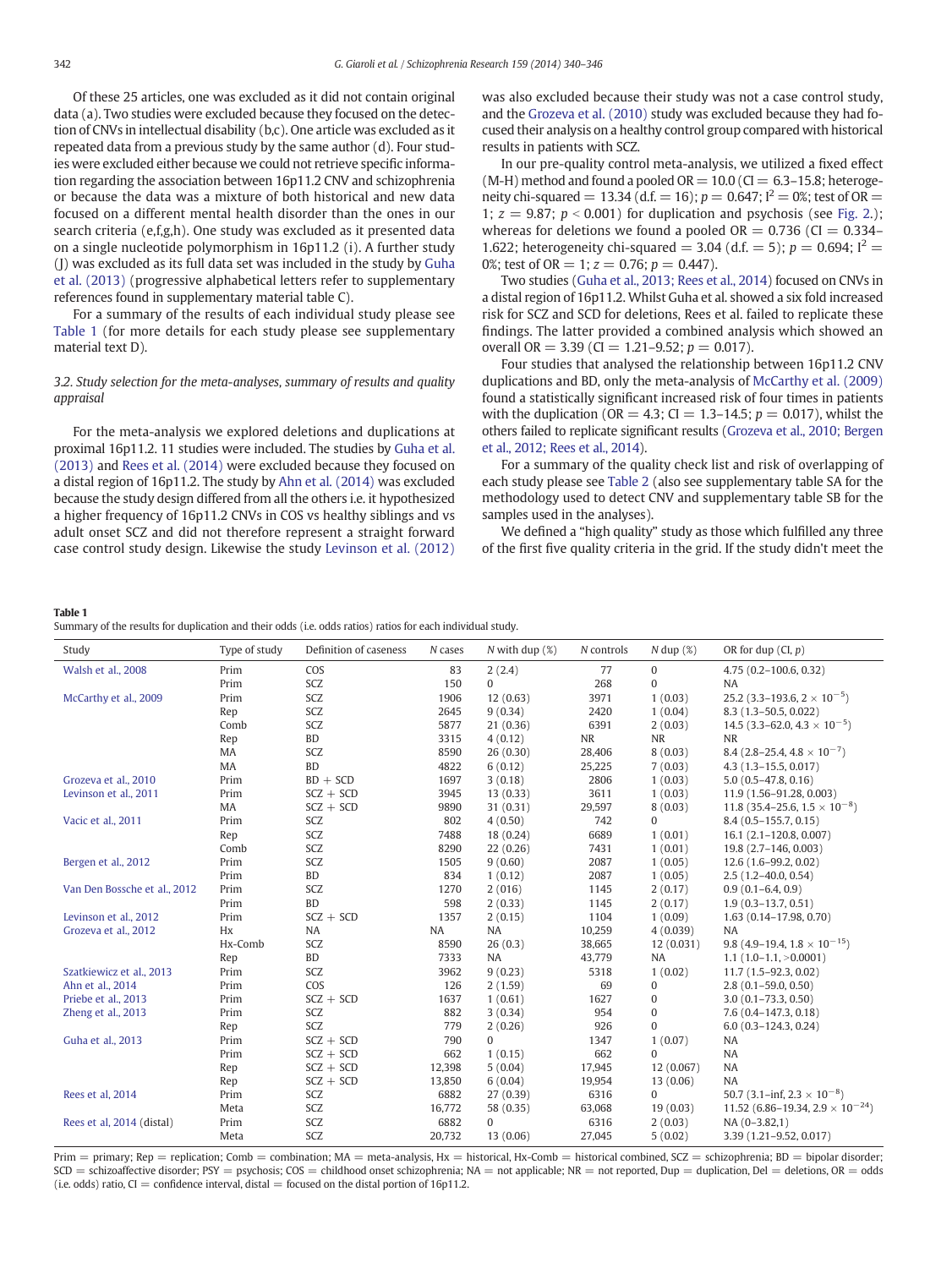<span id="page-3-0"></span>

# Micro duplications at 16p11.2 - psychosis versus control

Fig. 2. Forest plots displaying the effect of 16p11.2 micro-duplications in patients with psychosis versus controls (please note that some studies are repeated as they present different sets of original data; the studies marked with + refer to BD). Note on case samples included (for greater detail please see Supplementary Table B): Walsh et al.(1)—original data only included; McCarthy et al.(1)—original data (discovery sample), McCarthy et al.(2)—original data (replication sample); Grozeva, et al.—WTCCC (BD); Levinson et al.(1)—original data (MGS), Levinson et al.(2)—meta analysis (ISC, McCarthy discovery and replication samples and MGS); Vacic et al.(1)—original data, Vacic et al.(2)—replication (MGS and ISC); Van Den Bossche et al.(1)—original data (BD), Van Den Bossche et al.(2)—original data (SCZ); Bergen et al.(1)—original data (SCZ; Swedish register cohort and original sample), Bergen et al.(2)—original data (BD), Zheng et al.(1)—original data (discovery sample), Zheng et al.(2)—original data (replication sample); Priebe et al.—original data; Szatkiewicz et al.—original data and Swedish register cohort; Rees et al.—original sample (CardiffCOGS and CLOZUK); Walsh et al.(2)—original data (family sample study design therefore excluded).

aforementioned standard then it was defined as "low quality". In total, ten of the studies met the threshold for high quality. As this quality appraisal did not manage to screen for the risk of repeated measure we therefore analysed only those studies which showed a low likelihood of overlapping results [\(Walsh et al., 2008; Priebe et al., 2013;](#page-6-0) [Zheng et al., 2013; Rees et al., 2014](#page-6-0)). We also included the most recent and largest study [\(Vacic et al., 2011](#page-5-0)), which despite presenting a high risk of overlapping results actually showed a low likelihood to overlap with the four aforementioned studies. This was done in order to maximize the pool of patients and controls selected with a minimum risk of overlapping results.

Out of the 5 studies which passed our quality control measure for low risk of overlapping we found a M-H pooled  $OR = 14.4$  (CI = 5.2– 39.8; heterogeneity chi-squared = 2.85 (d.f. = 6);  $p = 0.827$ ;  $I^2$  = 0%; test of OR  $= 1$ ;  $z = 5.13$ ;  $p < 0.001$ ) for duplications (see [Fig. 3\)](#page-4-0).

The meta-analysis was then repeated focusing only on cases with schizophrenia and therefore the study by [Priebe et al. \(2013\)](#page-5-0) was excluded. For this meta-analysis we found M-H pooled OR of 16.0

Table 2

| Summary of the quality grid and risk of overlapping for each study for duplication and their odd ratios for each individual study. |  |
|------------------------------------------------------------------------------------------------------------------------------------|--|
|------------------------------------------------------------------------------------------------------------------------------------|--|

| Study                         | Description of<br>population | Use of standardized<br>measurement for diagnosis | Screening of<br>control group | Validation<br>experiments | Use of historical<br>control | Likelihood of overlapping with<br>previous studies (low, high) |
|-------------------------------|------------------------------|--------------------------------------------------|-------------------------------|---------------------------|------------------------------|----------------------------------------------------------------|
| Walsh et al. (2008)           | Yes                          | Yes                                              | N <sub>o</sub>                | N <sub>o</sub>            | No                           | Low                                                            |
| McCarthy et al. (2009)        | Yes                          | Yes                                              | Yes                           | Yes                       | N <sub>o</sub>               | High                                                           |
| Grozeva et al. (2010)         | Yes                          | Yes                                              | Yes                           | N <sub>o</sub>            | Yes                          | High                                                           |
| Levinson et al. (2011)        | Yes                          | Yes                                              | Yes                           | Yes                       | N <sub>o</sub>               | High                                                           |
| Vacic et al. (2011)           | Yes                          | Yes                                              | Yes                           | Yes                       | N <sub>o</sub>               | High                                                           |
| Bergen et al. (2012)          | Yes                          | Yes                                              | Yes                           | Yes                       | N <sub>o</sub>               | High                                                           |
| Van Den Bossche et al. (2012) | Yes                          | Yes                                              | Yes                           | N <sub>o</sub>            | N <sub>o</sub>               | High                                                           |
| Levinson et al. (2012)        | Yes                          | Yes                                              | Yes                           | Yes                       | N <sub>o</sub>               | High                                                           |
| Grozeva et al. (2012)         | Yes                          | Yes                                              | Yes                           | Yes                       | Yes                          | High                                                           |
| Szatkiewicz et al. (2013)     | Yes                          | Yes                                              | Yes                           | Yes                       | N <sub>o</sub>               | High                                                           |
| Ahn et al. (2014)             | Yes                          | Yes                                              | Yes                           | Yes                       | Yes                          | Low                                                            |
| Priebe et al. (2013)          | Yes                          | Yes                                              | N <sub>o</sub>                | Yes                       | N <sub>o</sub>               | Low                                                            |
| Zheng et al. $(2013)$         | N <sub>o</sub>               | N <sub>o</sub>                                   | N <sub>o</sub>                | Yes                       | N <sub>o</sub>               | Low                                                            |
| Guha et al. (2013)            | Yes                          | Yes                                              | Yes                           | Yes                       | N <sub>0</sub>               | High                                                           |
| Rees et al. (2014)            | Yes                          | Yes                                              | Yes                           | Yes                       | Yes                          | Low                                                            |
|                               |                              |                                                  |                               |                           |                              |                                                                |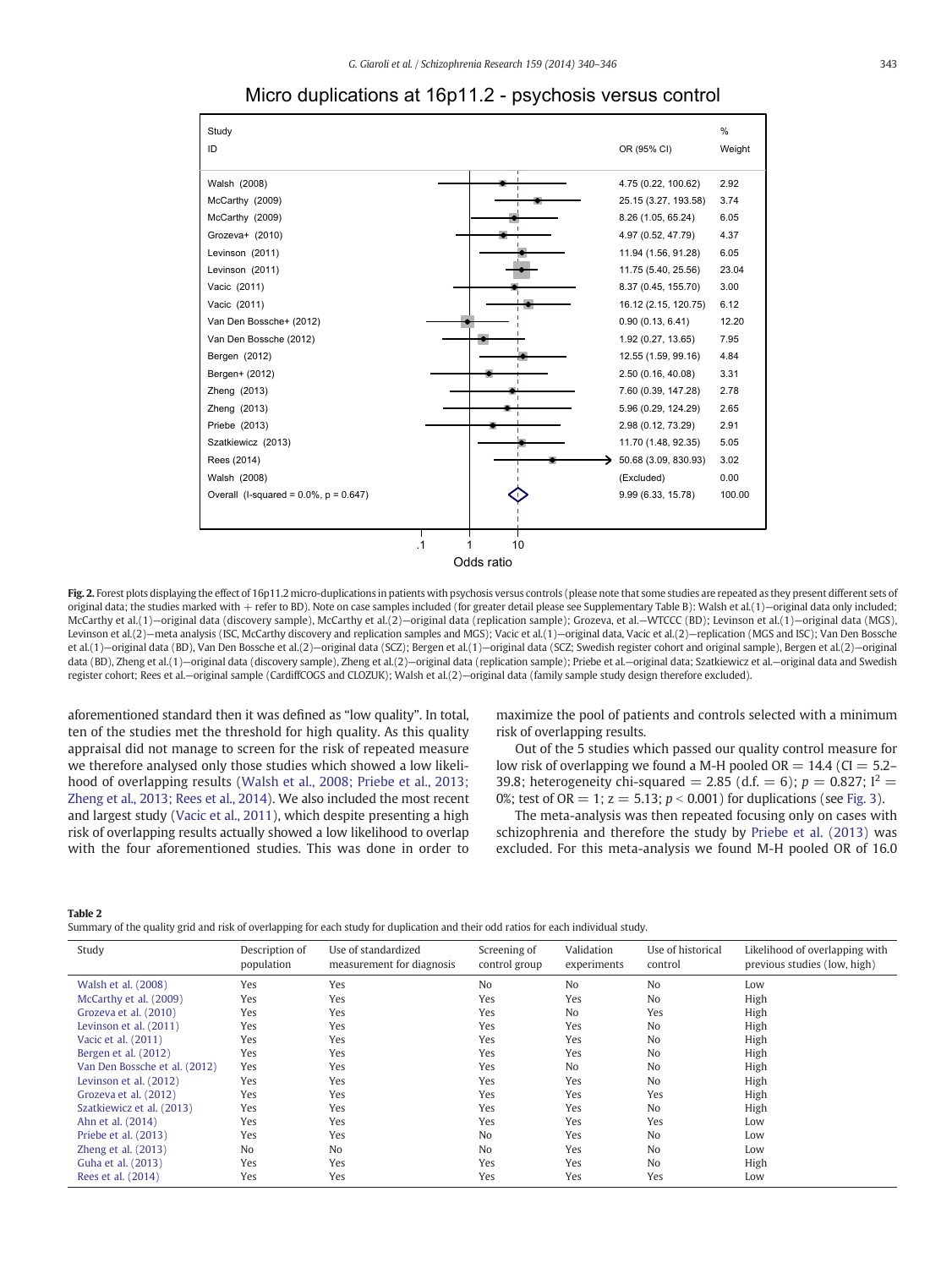<span id="page-4-0"></span>

# Micro duplications at 16p11.2 - disease versus control

Fig. 3. Forest plots displaying the effect of 16p11.2 micro-duplications in patients with psychosis versus controls after selection of low risk of overlapping studies (please note that some studies are repeated as they present different sets of original data). Note on case samples included (for greater detail please see Supplementary Table B): Walsh et al.(1)—original data only included; Vacic et al.(1)—original data, Vacic et al.(2)—replication (MGS and ISC); Zheng et al.(1)—original data (discovery sample), Zheng et al.(2)—original data (replication sample); Priebe et al.—original data; Rees et al.—original sample (CardiffCOGS and CLOZUK); Walsh et al.(2)—original data (family sample study design therefore excluded).

 $(CI = 5.4-47.3$ ; heterogeneity chi-squared = 2.10  $(d.f. = 5)p = 0.836$ ; I-squared = 0.0%; test of OR = 1;  $z = 5.00 p < 0.001$ ).

# 4. Discussion

There is increasing interest in CNVs at 16p11.2 because of their association with psychosis. Of the 15 studies that we retrieved, seven had reported significant association between adult onset SCZ and SCD and 16p11.2 duplications, with frequencies ten times higher (ranging from approximately 0.2% to 0.6%) in cases compared to controls (0% to 0.07%). They also found an increased risk of SCZ or SCD that was between 8 and 25 times higher in individuals with 16p11.2 duplications [\(McCarthy et al., 2009; Levinson et al., 2011; Vacic et al., 2011; Bergen](#page-5-0) [et al., 2012; Szatkiewicz et al., 2013; Rees et al., 2014\)](#page-5-0) (we can confidently approximate the OR to the risk ratio because the disorder is rare). On the other hand three studies which showed increased frequencies of duplications in cases still failed to find a statistical significance, possibly due to smaller datasets ([Van Den Bossche et al., 2012; Priebe et al., 2013;](#page-6-0) [Zheng et al., 2013](#page-6-0)).

[Walsh et al. \(2008\)](#page-6-0) and [Ahn et al. \(2014\)](#page-5-0) focused their analysis on COS; a more severe and possibly more genetically loaded form of SCZ. Despite finding an increased frequency of duplications in cases with SCZ compared with controls (2.4% and 0.61% respectively) than in similar studies of adult onset SCZ, their results did not reach statistical significance.

The role of deletions at the distal region of 16p11.2 and psychosis is still highly uncertain with one study finding an association and one study that failed to replicate this finding ([Guha et al., 2013; Rees et al.,](#page-5-0) [2014](#page-5-0)). Similar uncertainty is also seen in the evidence for the role of duplications at the proximal 16p11.2 and the risk of bipolar disorder [\(Grozeva et al., 2010; Bergen et al., 2012; Van Den Bossche et al., 2012\)](#page-5-0).

## 4.1. Strength of our study

To our knowledge we have been the first to have rigorously applied the PRISMA statement criteria to conduct a meta-analysis of the risk for CNVs at 16p11.2 and psychosis. Furthermore, in doing so, we believe this to be the first study to have applied a systematic quality control and incorporate the risk of overlapping results criteria to our metaanalysis. Several previous publications [\(Levinson et al., 2011; Rees](#page-5-0) [et al., 2014\)](#page-5-0) have provided original results and combined/metaanalytical results with previous datasets; however we argue that the choice of previous dataset appeared at times arbitrary and not supported by a rigorous selection.

# 4.2. Limitations of our study

Despite the low heterogeneity within our selected studies there are intrinsic limitations in combining observational studies as reported by [Stroup et al. \(2000\)](#page-5-0).

We encountered a systematic positive results bias; in fact by utilizing the standard search methods we have only been able to detect studies which showed positive results either in the cases or in the controls. Hence studies which find no CNVs at 16p11.2 usually do not report their analysis in their text or tables and so escaping the search engine search. For example our own study of CNV in BD was not detected by the search parameters utilized here [\(McQuillin et al., 2011](#page-5-0)). We have however investigated though rigorous criteria all literature in different search engines.

Finally we did not go further than searching data presented in the original article or in the supplementary information published in the same journal. To access the entire database was going beyond the scope of our study; unfortunately this causes an intrinsic risk of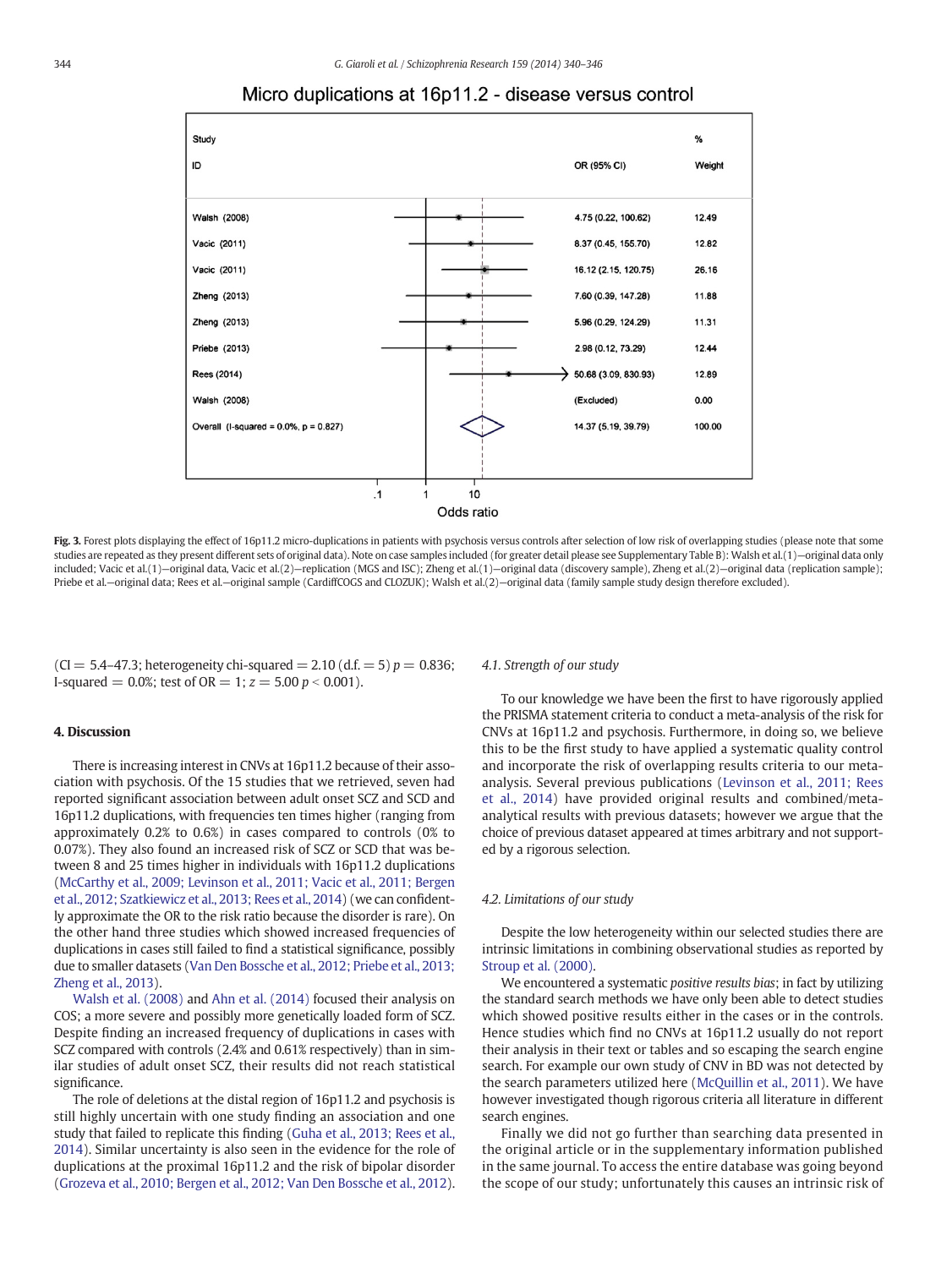<span id="page-5-0"></span>re-counting the same findings more than once with a risk of the overinflation of positive findings (either deletions or duplications). However, the frequency in cases and controls is fairly consistent across studies and large numbers have been included in the meta-analysis giving the best possible estimate of the effect sizes of CNV at this locus in SCZ.

# 5. Conclusions

The concept that certain recurrent CNVs, including 16p11.2, are important risk factors for a small proportion of patients with Schizophrenia is rapidly gaining credence. A number of rare CNVs that appear to have pleiotropic CNS effects can be considered strong susceptibility loci for a broad range of neurodevelopmental disorders. In other words the risk associated with these CNVs is not exclusively for schizophrenia. It will be important to investigate whether healthy controls with 16p11.2 duplications have neuropsychological intermediate phenotypes (Stefansson et al., 2014).

In our meta-analysis on 11 studies we robustly confirmed a ten-fold increased risk of psychotic illness in patients with proximal 16p11.2 duplications. Moreover in our "post-screening for risk of overlapping sample" analysis we found a fourteen fold increased risk for psychosis in patients with the duplications.

We found no statistical association between micro-deletions and psychosis at proximal 16p11.2. Guha et al. (2013) and Rees et al. (2014) were the only studies that explored in two independent samples the distal portion of the same region, the first finding a strong association between micro-deletions and psychosis but the other failing to observe any deletion in 6882 cases with SCZ.

The robust association of 16p11.2 duplications and psychosis argues for a detailed study of the duplicated region. It is important to determine how the duplication confers this increased risk of psychosis e.g. by gene or micro RNA dosage effect.

## Role of funding source

This study was not funded by any public, private or not-for-profit grants.

#### Contributors

- First author: Giovanni Giaroli MD, Division of Psychiatry, UCL
- Second author: Nocholas Bass MD, Division of Psychiatry, UCL
- Third author: Andre Strydom PhD, MSc, MBChB Division of Psychiatry, UCL
- Fourth author: Khadijia Rantell PhD Division of Psychiatry, UCL Senior and corresponding author: Andrew McQuillin PhD, Division of Psychiatry, UCL

#### Conflict of interests

Dr Giaroli has received honoraria for serving on a speaker bureau for Ely Lilly, Shire and FlynnPharma; also he has served as board advisor for Shire. The other authors declare no conflict of interests.

# Acknowledgement

This study did not receive funding from any public, private or not-for-profit grants.

# Appendix A. Supplementary data

Supplementary data to this article can be found online at [http://dx.](http://dx.doi.org/10.1016/j.schres.2014.09.025) [doi.org/10.1016/j.schres.2014.09.025.](http://dx.doi.org/10.1016/j.schres.2014.09.025)

## References

- Ahn, K., Gotay, N., Andersen, T.M., Anvari, A.A., Gochman, P., Lee, Y., Sanders, S., Guha, S., Darvasi, A., Glessner, J.T., Hakonarson, H., Lencz, T., State, M.W., Shugart, Y.Y., Rapoport, J.L., 2014. [High rate of disease-related copy number variations in childhood](http://refhub.elsevier.com/S0920-9964(14)00517-9/rf0005) [onset schizophrenia. Mol. Psychiatry 19, 568](http://refhub.elsevier.com/S0920-9964(14)00517-9/rf0005)–572.
- Bergen, S.E., O'Dushlaine, C.T., Ripke, S., Lee, P.H., Ruderfer, D.M., Akterin, S., Moran, J.L., Chambert, K.D., Handsaker, R.E., Backlund, L., Osby, U., McCarroll, S., Landen, M., Scolnick, E.M., Magnusson, P.K., Lichtenstein, P., Hultman, C.M., Purcell, S.M., Sklar, P., Sullivan, P.F., 2012. [Genome-wide association study in a Swedish population yields](http://refhub.elsevier.com/S0920-9964(14)00517-9/rf0010) [support for greater CNV and MHC involvement in schizophrenia compared with bipolar](http://refhub.elsevier.com/S0920-9964(14)00517-9/rf0010) [disorder. Mol. Psychiatry 17, 880](http://refhub.elsevier.com/S0920-9964(14)00517-9/rf0010)–886.
- Grayton, H.M., Fernandes, C., Rujescu, D., Collier, D.A., 2012. [Copy number variations in](http://refhub.elsevier.com/S0920-9964(14)00517-9/rf0015) [neurodevelopmental disorders. Prog. Neurobiol. 99, 81](http://refhub.elsevier.com/S0920-9964(14)00517-9/rf0015)–91.
- Grozeva, D., Kirov, G., Ivanov, D., Jones, I.R., Jones, L., Green, E.K., St Clair, D.M., Young, A.H., Ferrier, N., Farmer, A.E., McGuffin, P., Holmans, P.A., Owen, M.J., O'Donovan, M.C., Craddock, N., Wellcome Trust Case Control Consortium, 2010. [Rare copy number](http://refhub.elsevier.com/S0920-9964(14)00517-9/rf0020) [variants. Arch. Gen. Psychiatry 67, 318](http://refhub.elsevier.com/S0920-9964(14)00517-9/rf0020)–327.
- Grozeva, D., Conrad, D.F., Barnes, C.P., Hurles, M., Owen, M.J., O'Donovan, M.C., Craddock, N., Kirov, G., 2012. [Independent estimation of the frequency of rare CNVs in the UK](http://refhub.elsevier.com/S0920-9964(14)00517-9/rf0025) population confi[rms their role in schizophrenia. Schizophr. Res. 135, 1](http://refhub.elsevier.com/S0920-9964(14)00517-9/rf0025)–7.
- Guha, S., Rees, E., Darvasi, A., Ivanov, D., Ikeda, M., Bergen, S.E., Magnusson, P.K., Cormican, P., Morris, D., Gill, M., Cichon, S., Rosenfeld, J.A., Lee, A., Gregersen, P.K., Kane, J.M., Malhotra, A.K., Rietschel, M., Nothen, M.M., Degenhardt, F., Priebe, L., Breuer, R., Strohmaier, J., Ruderfer, D.M., Moran, J.L., Chambert, K.D., Sanders, A.R., Shi, J., Kendler, K., Riley, B., O'Neill, T., Walsh, D., Malhotra, D., Corvin, A., Purcell, S., Sklar, P., Iwata, N., Hultman, C.M., Sullivan, P.F., Sebat, J., McCarthy, S., Gejman, P.V., Levinson, D.F., Owen, M.J., O'Donovan, M.C., Lencz, T., Kirov, G., 2013. [Implication of](http://refhub.elsevier.com/S0920-9964(14)00517-9/rf0030) [a rare deletion at distal 16p11.2 in schizophrenia. JAMA Psychiatry 70, 253](http://refhub.elsevier.com/S0920-9964(14)00517-9/rf0030)–260.
- Kirov, G., 2010. [The role of copy number variation in schizophrenia. Expert. Rev.](http://refhub.elsevier.com/S0920-9964(14)00517-9/rf0035) [Neurother. 10, 25](http://refhub.elsevier.com/S0920-9964(14)00517-9/rf0035)–32.
- Levinson, D.F., Duan, J., Oh, S., Wang, K., Sanders, A.R., Shi, J., Zhang, N., Mowry, B.J., Olincy, A., Amin, F., Cloninger, C.R., Silverman, J.M., Buccola, N.G., Byerley, W.F., Black, D.W., Kendler, K.S., Freedman, R., Dudbridge, F., Pe'er, I., Hakonarson, H., Bergen, S.E., Fanous, A.H., Holmans, P.A., Gejman, P.V., 2011. [Copy number variants in schizophre](http://refhub.elsevier.com/S0920-9964(14)00517-9/rf0045)nia: confirmation of five previous fi[ndings and new evidence for 3q29 microdeletions](http://refhub.elsevier.com/S0920-9964(14)00517-9/rf0045) [and VIPR2 duplications. Am. J. Psychiatry 168, 302](http://refhub.elsevier.com/S0920-9964(14)00517-9/rf0045)–316.
- Levinson, D.F., Shi, J., Wang, K., Oh, S., Riley, B., Pulver, A.E., Wildenauer, D.B., Laurent, C., Mowry, B.J., Gejman, P.V., Owen, M.J., Kendler, K.S., Nestadt, G., Schwab, S.G., Mallet, J., Nertney, D., Sanders, A.R., Williams, N.M., Wormley, B., Lasseter, V.K., Albus, M., Godard-Bauche, S., Alexander, M., Duan, J., O'Donovan, M.C., Walsh, D., O'Neill, A., Papadimitriou, G.N., Dikeos, D., Maier, W., Lerer, B., Campion, D., Cohen, D., Jay, M., Fanous, A., Eichhammer, P., Silverman, J.M., Norton, N., Zhang, N., Hakonarson, H., Gao, C., Citri, A., Hansen, M., Ripke, S., Dudbridge, F., Holmans, P.A., 2012. [Genome](http://refhub.elsevier.com/S0920-9964(14)00517-9/rf0050)[wide association study of multiplex schizophrenia pedigrees. Am. J. Psychiatry 169,](http://refhub.elsevier.com/S0920-9964(14)00517-9/rf0050) [963](http://refhub.elsevier.com/S0920-9964(14)00517-9/rf0050)–973.
- Liberati, A., Altman, D.G., Tetzlaff, J., Mulrow, C., Gøtzsche, P.C., Ioannidis, J.P., Clarke, M., Devereaux, P.J., Kleijnen, J., Moher, D., 2009. [The PRISMA statement for reporting](http://refhub.elsevier.com/S0920-9964(14)00517-9/rf0055) [systematic reviews and meta-analyses of studies that evaluate health care intervention:](http://refhub.elsevier.com/S0920-9964(14)00517-9/rf0055) [explanation and elaboration. J. Clin. Epidemiol. 62, 1](http://refhub.elsevier.com/S0920-9964(14)00517-9/rf0055)–34.
- McCarthy, S.E., Makarov, V., Kirov, G., Addington, A.M., McClellan, J., Yoon, S., Perkins, D.O., Dickel, D.E., Kusenda, M., Krastoshevsky, O., Krause, V., Kumar, R.A., Grozeva, D., Malhotra, D., Walsh, T., Zackai, E.H., Kaplan, P., Ganesh, J., Krantz, I.D., Spinner, N.B., Roccanova, P., Bhandari, A., Pavon, K., Lakshmi, B., Leotta, A., Kendall, J., Lee, Y.H., Vacic, V., Gary, S., Iakoucheva, L.M., Crow, T.J., Christian, S.L., Lieberman, J.A., Stroup, T.S., Lehtimaki, T., Puura, K., Haldeman-Englert, C., Pearl, J., Goodell, M., Willour, V.L., Derosse, P., Steele, J., Kassem, L., Wolff, J., Chitkara, N., McMahon, F.J., Malhotra, A.K., Potash, J.B., Schulze, T.G., Nothen, M.M., Cichon, S., Rietschel, M., Leibenluft, E., Kustanovich, V., Lajonchere, C.M., Sutcliffe, J.S., Skuse, D., Gill, M., Gallagher, L., Mendell, N.R., Craddock, N., Owen, M.J., O'Donovan, M.C., Shaikh, T.H., Susser, E., DeLisi, L.E., Sullivan, P.F., Deutsch, C.K., Rapoport, J., Levy, D.L., King, M.C., Sebat, J., 2009. [Microduplications of 16p11.2 are associated with schizophrenia. Nat. Genet.](http://refhub.elsevier.com/S0920-9964(14)00517-9/rf0060) [41, 1223](http://refhub.elsevier.com/S0920-9964(14)00517-9/rf0060)–1227.
- McQuillin, A., Bass, N., Anjorin, A., Lawrence, J., Kandaswamy, R., Lydall, G., Moran, J., Sklar, P., Purcell, S., Gurling, H., 2011. [Analysis of genetic deletions and duplications in the](http://refhub.elsevier.com/S0920-9964(14)00517-9/rf0065) [University College London bipolar disorder case control sample. Eur. J. Hum. Genet.](http://refhub.elsevier.com/S0920-9964(14)00517-9/rf0065) [19, 588](http://refhub.elsevier.com/S0920-9964(14)00517-9/rf0065)–592.
- Poole, C., Greenland, S., 1999. [Random-effects meta-analyses are not always conservative.](http://refhub.elsevier.com/S0920-9964(14)00517-9/rf0070) [Am. J. Epidemiol. 150, 469](http://refhub.elsevier.com/S0920-9964(14)00517-9/rf0070)–475.
- Priebe, L., Degenhardt, F., Strohmairer, J., Breuer, R., Herms, S., Witt, S.H., Hoffmann, P., Kulbida, R., Mattheisen, M., Moebus, S., Meyer-Lindenberg, A., Walter, H., Mössner, R., Nenadic, I., Sauer, H., Rujescu, D., Maier, W., Rietschel, M., Nöthen, M.M., Cichon, S., 2013. Copy number variants in German patients with schizophrenia. PLoS One http://dx.doi.org[/10.1371/journal.pone.0064035](http://dx.doi.org/10.1371/journal.pone.0064035).
- Rees, E., Walters, J.T.R., Gerogieva, L., Isles, A.R., Chambert, K.D., Richards, A.L., Mahoney-Davies, G., Legge, S.E., Moran, J.L., McCarroll, S.A., O'Donovan, M.C., Owen, M.J., Kirov, G., 2014. [Analysis of copy number variants at 15 schizophrenia-associated](http://refhub.elsevier.com/S0920-9964(14)00517-9/rf0080) [loci. BJP 204, 108](http://refhub.elsevier.com/S0920-9964(14)00517-9/rf0080)–114.
- St Clair, D., 2009. [Copy number variation and schizophrenia. Schizophr. Bull. 35, 9](http://refhub.elsevier.com/S0920-9964(14)00517-9/rf0085)–12.
- Stefansson, H., Meyer-Lindenberg, A., Steinberg, S., Magnusdottir, B., Morgen, K., Arnarsdottir, S., Bjornsdottir, G., Walters, G.B., Jonsdottir, G.A., Doyle, O.M., Tost, H., Grimm, O., Kristjansdottir, S., Snorrason, H., Davidsdottir, S.R., Gudmundsson, L.J., Jonsson, G.F., Stefansdottir, B., Helgadottir, I., Haraldsson, M., Jonsdottir, B., Thygesen, J.H., Schwarz, A.J., Didriksen, M., Stensbøl, T.B., Brammer, M., Kapur, S., Halldorsson, J.G., Hreidarsson, S., Saemundsen, E., Sigurdsson, E., Stefansson, K., 2014. [CNVs conferring](http://refhub.elsevier.com/S0920-9964(14)00517-9/rf0090) [risk of autism or schizophrenia affect cognition in controls. Nature 505, 361](http://refhub.elsevier.com/S0920-9964(14)00517-9/rf0090)–368.
- Sterne, J.A.C., Egger, M., Moher, D., 2008. [Addressing reporting biases. In: Higgins, J.P.T.,](http://refhub.elsevier.com/S0920-9964(14)00517-9/rf0095) [Green, S. \(Eds.\), Cochrane Handbook for Systematic Reviews of Intervention. Wiley.](http://refhub.elsevier.com/S0920-9964(14)00517-9/rf0095)
- Stroup, D.F., Berlin, J.A., Morton, S.C., Olkin, I., Williamson, G.D., Rennie, D., Moher, D., Becker, B.J., Sipe, T.A., Thacker, S.B., 2000. [Meta-analysis of observational studies in](http://refhub.elsevier.com/S0920-9964(14)00517-9/rf0100) [epidemiology: a proposal for reporting. JAMA 283, 2008](http://refhub.elsevier.com/S0920-9964(14)00517-9/rf0100)–2012.
- Szatkiewicz, J.P., Neale, B.M., O'Dushlaine, C., Fromer, M., Goldstein, J.I., Moran, J.L., Chambert, K., Kahler, A., Magnusson, P.K., Hultman, C.M., Sklar, P., Purcell, S., McCarroll, S.A., Sullivan, P.F., 2013. [Detecting large copy number variants using](http://refhub.elsevier.com/S0920-9964(14)00517-9/rf0105) [exome genotyping arrays in a large Swedish schizophrenia sample. Mol. Psychiatry](http://refhub.elsevier.com/S0920-9964(14)00517-9/rf0105) [18, 1178](http://refhub.elsevier.com/S0920-9964(14)00517-9/rf0105)–1184.
- Vacic, V., McCarthy, S., Malhotra, D., Murray, F., Chou, H.H., Peoples, A., Makarov, V., Yoon, S., Bhandari, A., Corominas, R., Iakoucheva, L.M., Krastoshevsky, O., Krause, V., Larach-Walters, V., Welsh, D.K., Craig, D., Kelsoe, J.R., Gershon, E.S., Leal, S.M., Dell, A.M., Morris, D.W., Gill, M., Corvin, A., Insel, P.A., McClellan, J., King, M.C., Karayiorgou, M.,